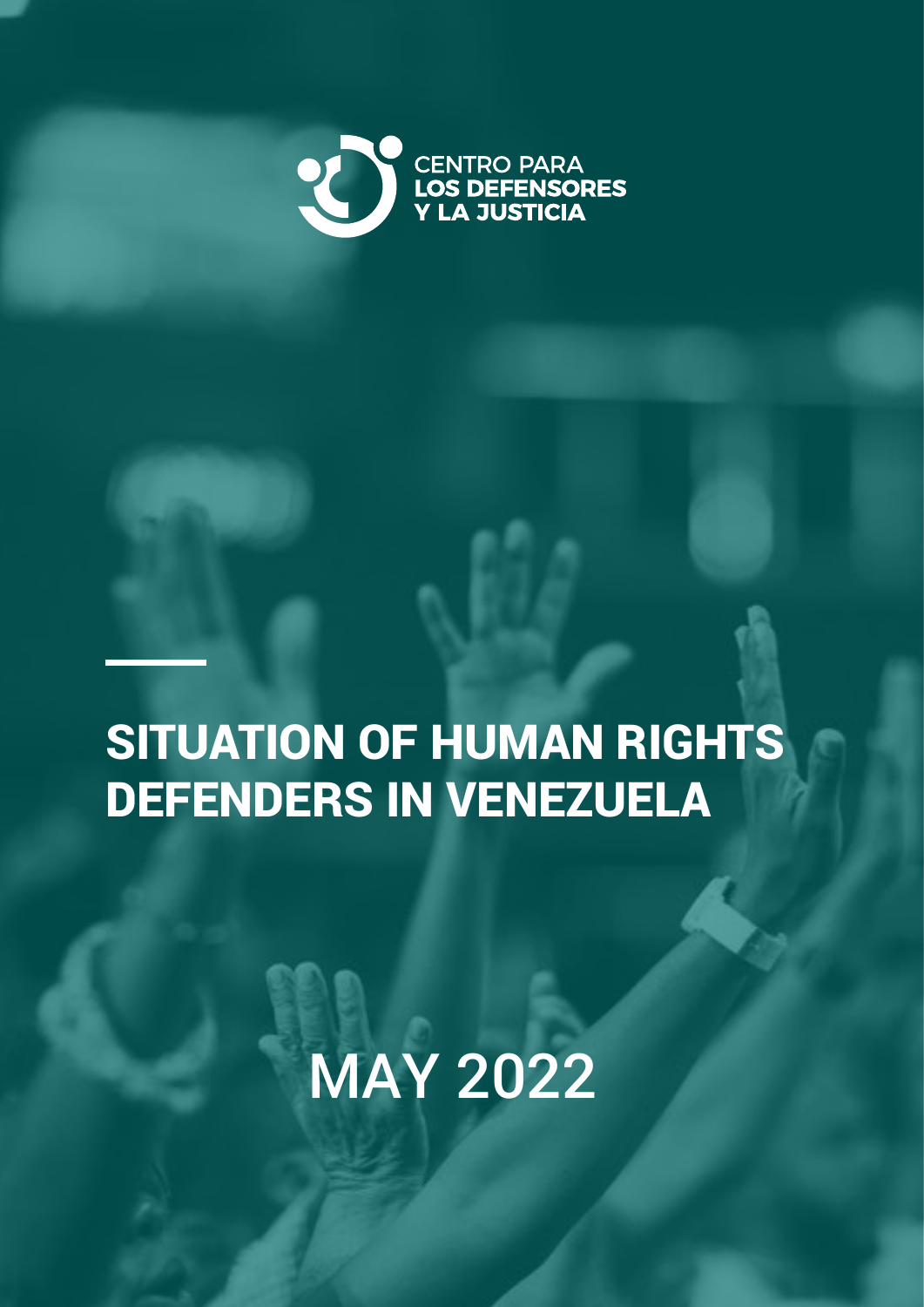### CONTENT

#### $\begin{bmatrix} 1 \\ 1 \\ 2 \\ 3 \\ 1 \end{bmatrix}$ THE INTERNAL ENEMY THESIS AS A BASIS FOR THE CRIMI-NALIZATION OF THE DEFENSE, DEMAND AND PROMOTION OF HUMAN RIGHTS

PAG. 6

D<br>ENT INTERNATIONAL COOPERATION LAW PROJECT A NEW THREAT FOR THE PROMOTION, DEMAND AND DEFENSE OF HUMAN RIGHTS

PAG. 8

 $\frac{1}{\sqrt{N}}$ INTERNATIONAL RESPONSE TO THE CRIMINALIZATION OF THE DEFENSE OF HUMAN RIGHTS IN VENEZUELA

PAG.12

04 CONCLUSIONS AND RECOMMENDATIONS

PAG. 13

TW @DefensoresDDHH\_ IG @centrodefensores centrodefensores @gmail.com

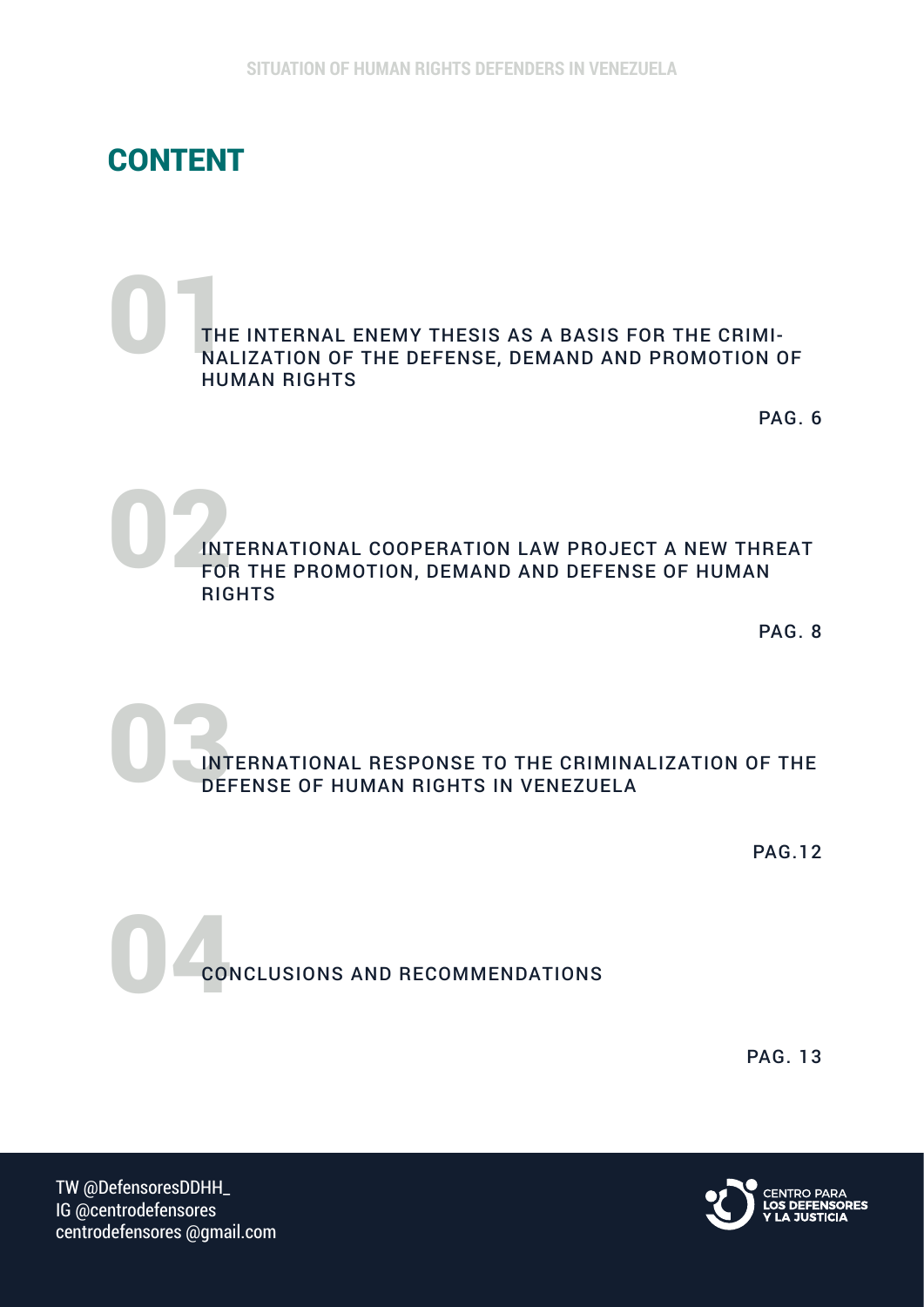The Center for Human Rights Defenders and Justice (CDJ) **documented 46 attacks and security incidents during May, 2022 in Venezuela.**

We observed an increase in the documented attacks, with May being the second month with the highest number of attacks so far this year, followed by March, where 51 events were documented.

Situations continue to occur that deepen the closure of the civic and democratic space, resulting in the increase of the levels of risk for the defense, promotion, and demand of human rights in Venezuela.

The State makes use of different forms of violence and control in order to limit the actions of organizations and people who document and denounce the country's crisis.

Those who are on the front line responding to the consequences of the Complex Humanitarian Emergency and accompanying the victims and society in general, due to the serious human rights violations and abuses to which they have been subjected, continue to be the target of attacks, threats, intimidation, and harassment.

A new advance in the approval of an International Cooperation Law puts at risk the legal operation of human rights organizations and civil society in Venezuela, who are once again exposed to attempts to criminalize their work in the framework of the exercise of cooperation.

#### **46 VIOLATIONS TO THE RIGHT TO DEFEND HUMAN RIGHTS IN VENEZUELA DURING MAY, 2022**

The closure of the civic and democratic space in Venezuela represents great challenges for organizations in the country, which face an increasingly hostile and restrictive environment for the exercise of their activities.

#### **ATTACKS MAY 2022**



The 46 attacks and security incidents documented during the month reflect an intensification of the Criminalization Policy and the use of the thesis of the internal enemy against people and organizations that defend human rights.

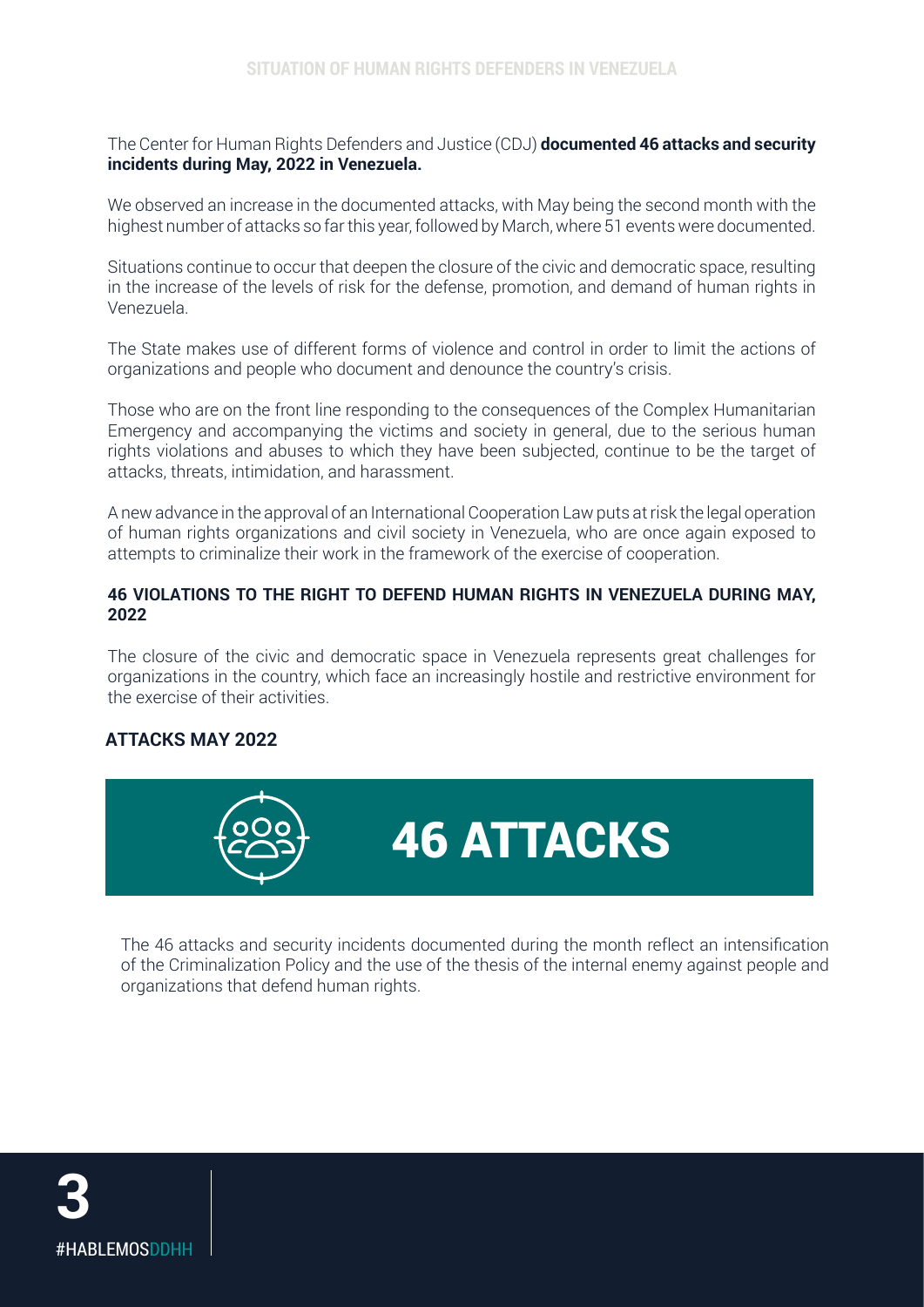The 46 events documented during May were characterized by:

#### CHARACTERIZATION OF THE ATTACKS



During May, actions aimed at criminalizing international cooperation persisted. A highly restrictive draft Law on International Cooperation was circulated and puts at risk the legal operation of human rights organizations and civil society.

The prior months have been preceded by an increase in accusations and stigmatization campaigns which associate the activities of the organizations with "destabilizing purposes", and "interfering" among others. The new draft Law on International Cooperation is presented as a new threat in the face of three previous attempts and it situated within a series of repeated threats aimed at sanctioning organizations considered enemies of the State.

The State increases its efforts to hinder and limit the work of civil society and creates new obstacles to the execution of its legitimate activities within the framework of restrictions on civic and democratic space. Persecution and attacks are carriedout with the intention of inhibiting civil society from continuing its work for the protection of the right to a dignified life and the demand for due compliance with its international obligations.

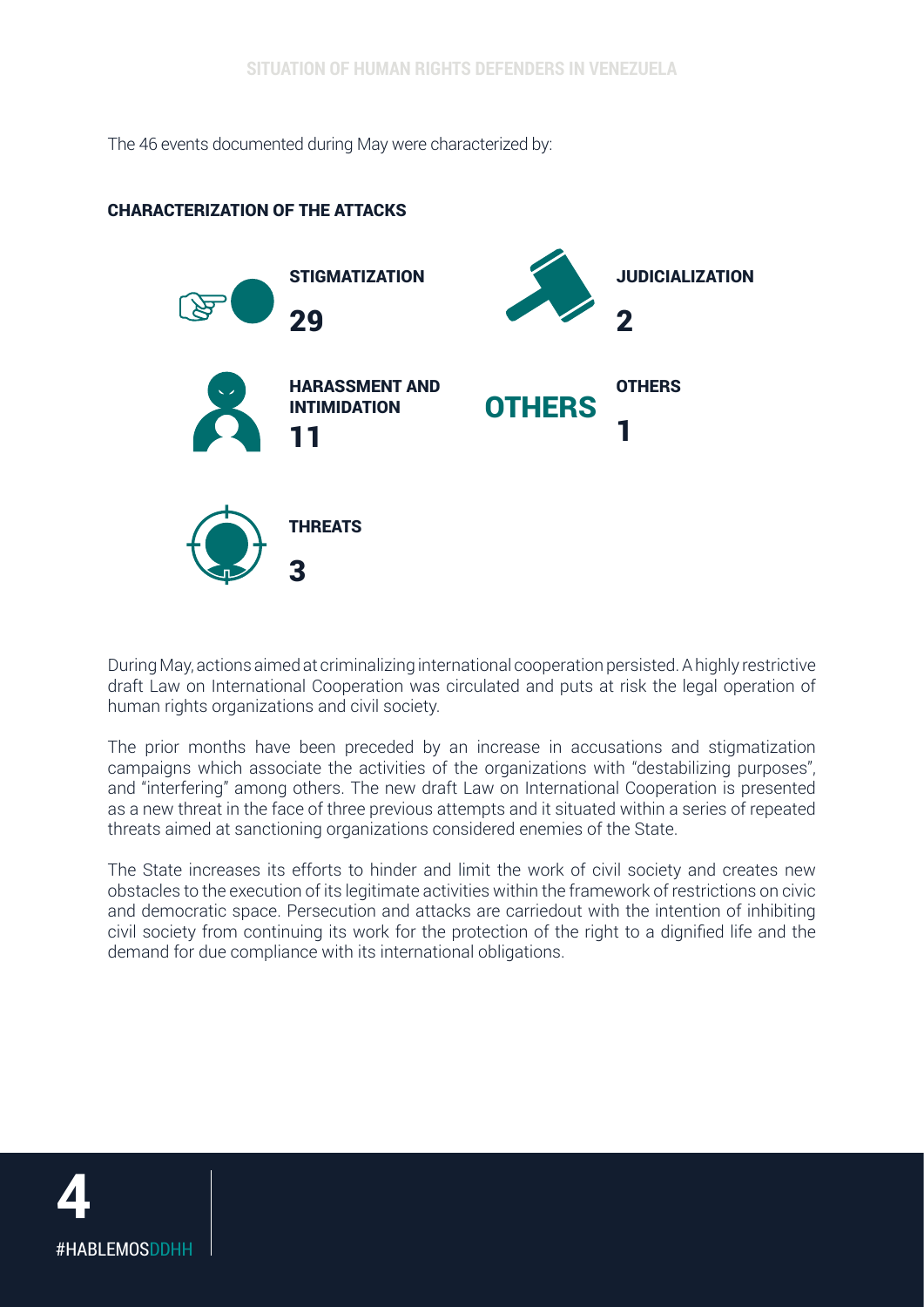#### VICTIMS OF THE ATTACKS

Of the total number of attacks documented during the month of May 2022, 26 were directed against human rights organizations and organizations that carry out humanitarian actions, equivalent to 57% of the total. While 20 were individualized and targeted against human rights defenders, representing the remaining 43%.



Among some of the cases, we highlight the systematicity of stigmatization campaigns against human rights organizations, criminalized for having actions within the framework of international cooperation. The criminal lawsuit against defenders Marino Alvarado, member of the coordinating team of the *Programa Venezolano de Educación-Acción en Derechos Humanos – PROVEA*, and Alfredo Infante S.J. from the *Centro Gumilla*. The acts of intimidation against the *Fundación de derechos humanos de los llanos* (Fundehullan). For their part, the organizations *Programa Venezolano de Educación-Acción en Derechos Humanos – PROVEA, Transparencia Venezuela, Sin Mordaza*, were also some of the organizations targeted.

#### **PERPETRATORS**

The main perpetrators of the attacks and security incidents documented during May, were distributed as follows:

A total of 12 (26%) of the aggressions were perpetrated by State Officials, who used their social media profiles or statements in pro government media in order to stigmatize, threat and intimidate; 11 of the attacks were perpetrated from traditional and digital State media and their social media accounts (24%); 8 of them were perpetrated by Public Institutions (18%); another 8 attacks were executed by Security Agencies (17%); and finally 7 (15%) of the cases were made by people or groups alienated with political interests from the State.

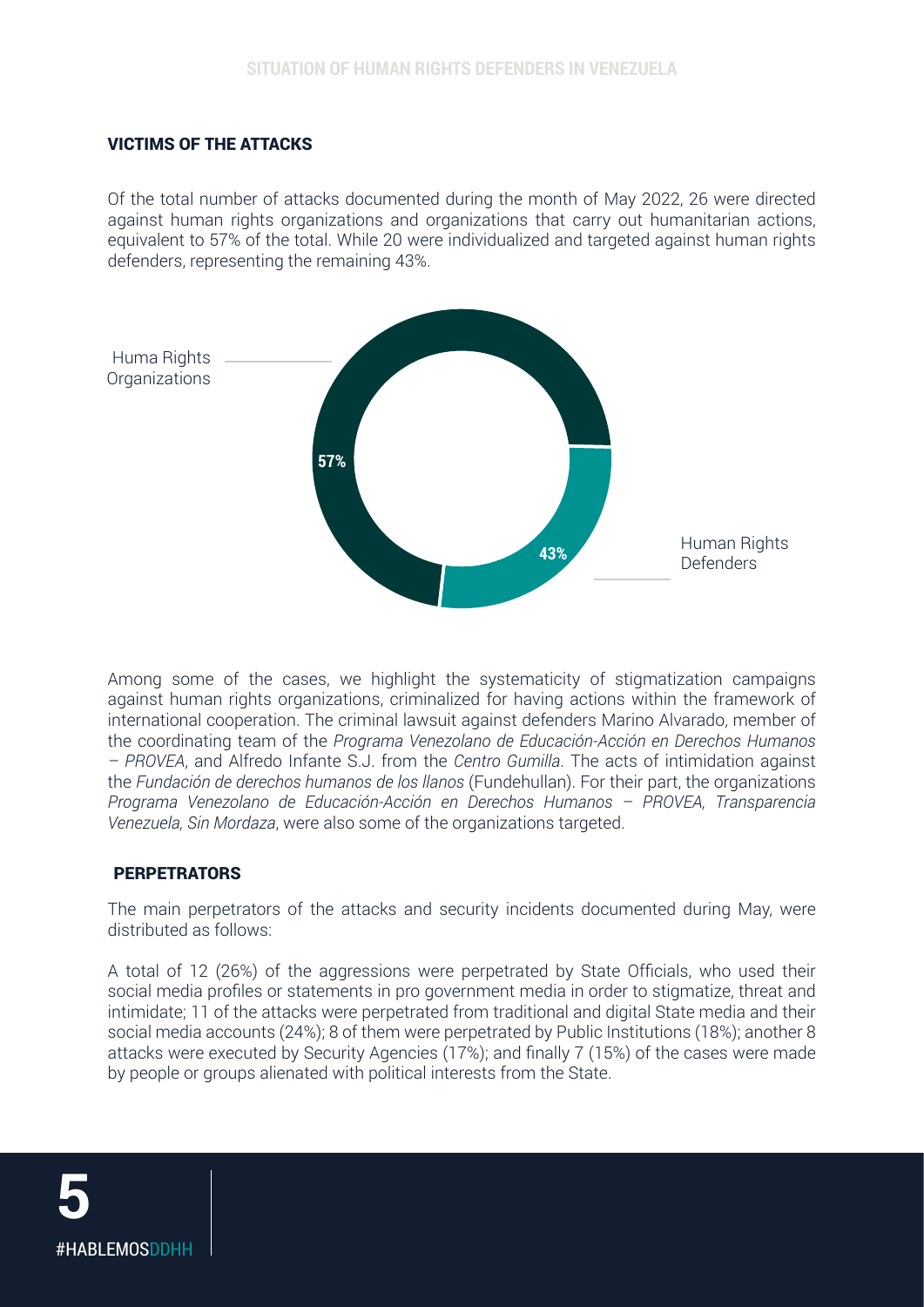



## BASIS FOR THE CRIMINALIZATION OF THE DEFENSE, DEMAND AND PROMOTION OF HUMAN RIGHTS

Human rights defenders continue to be the target of attacks for defending, demanding, and promoting human rights. By making visible and denouncing the arbitrariness and abuses of power committed by the State, its activities are exposed to different types of risks due to the increase in the closure of the civic and democratic space and the deepening of the Criminalization Policy based on the application of the Thesis of the Internal Enemy.

In the current context in Venezuela, an increasingly hostile and adverse environment is observed for the exercise of rights and the development of their work.

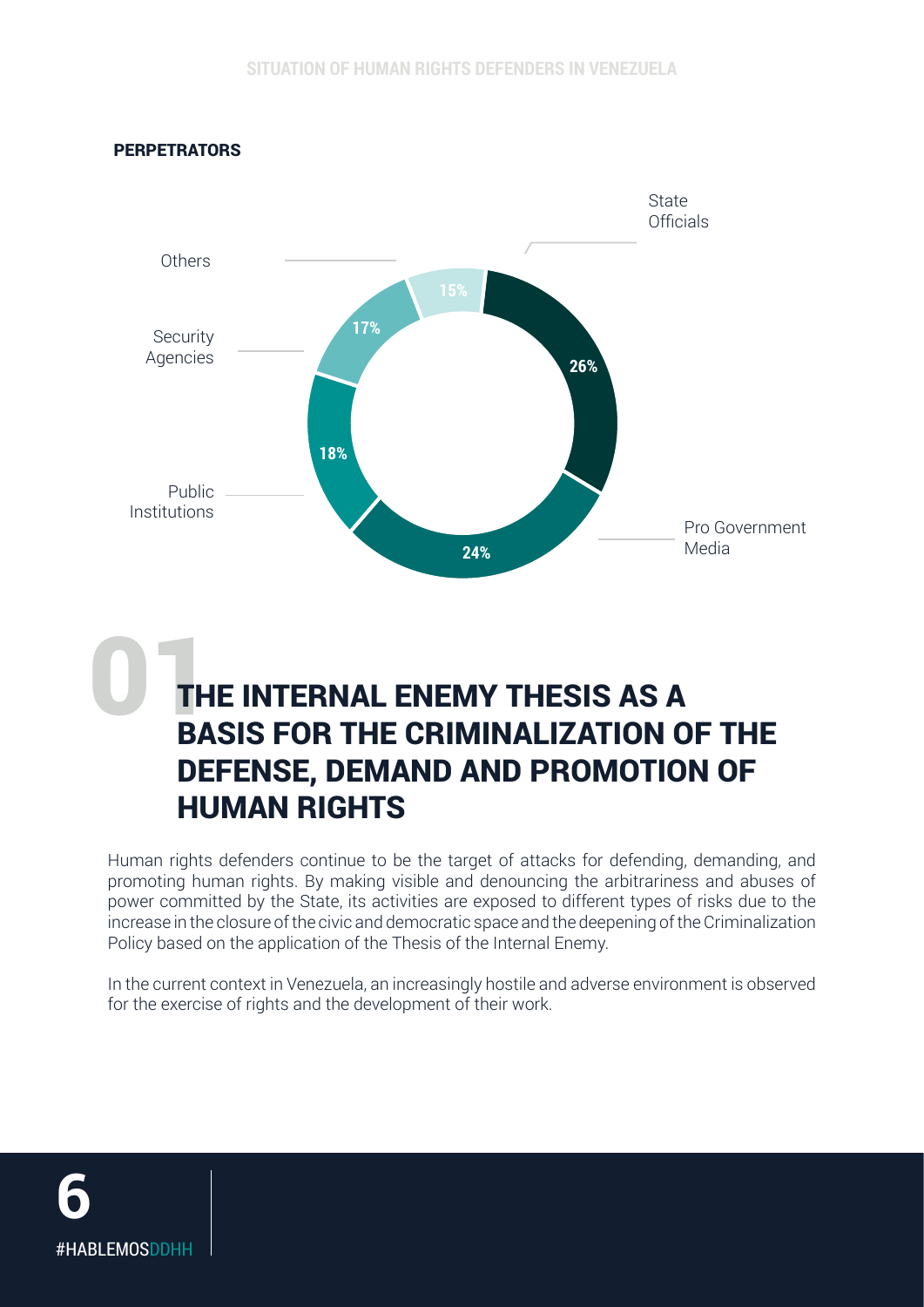The patterns of attack by the State against those who defend rights are systematic. Different mechanisms and types of aggression and limitation of the activities of organizations continue to be used, based on stigmatization as the main modality.

As we have previously denounced, stigmatization is framed in the use of hate speech and discredit used by State officials at different levels of power, which are also widely replicated and disseminated by third parties who are sympathizers of the government party and members of the social control mechanisms established by the State, particularly the Popular Protection System for Peace (SP3).

In this sense, through the communication platforms of the State, and other digital media related to or associated with the current government administration, messages of discredit and unfounded accusations against people and organizations that defend human rights continue to be generated.

There are constant accusations that the activities carried out are aimed at "participating and promoting interventionist activities through foreign financing." The continuous use of this type of message promotes the construction of a matrix of opinion contrary to international standards related to the defense, promotion, and demand of human rights, and exposes those who carry out these tasks to be the object of other forms of aggression, resulting in an increase in the risk levels of those who carry out documentation, assistance, and complaint actions, as well as humanitarian assistance, or any other activity in these matters.

In the month of May, we continued to identify media outlets such as *Zurda Konducta, Con el Mazo Dando, Lechuguinos, Misión Verdad*, and Venezuela News, among the main platforms responsible for the generation and dissemination of these messages and, as a consequence of the stigmatization; as well as the personal accounts on the Twitter social network of previously identified State officials and members of the media<sup>1</sup>.

Likewise, during the month there were various acts of intimidation and harassment against defenders' organizations and individuals, including judicial harassment in cases such as that of the five members of the Azul Positivo organization; as well as the acts of harassment and intimidation denounced by the Fundehullan organization during the month.

From the CDJ we warn that acts of intimidation and harassment put the integrity and life of human rights defenders at risk. These events derive from and are encouraged by the repeated calls for violence and expressions of disrepute that characterize the use of stigmatization as part of the State's Criminalization Policy.



1 Statement by Carlos Pacheco in the weekly program Zurda Konducta. Min 19:19-19:55. 12.05.22. Available at:https://www.dailymotion.com/video/x8arowd

Statement by Ricardo Gonzalez in the weekly program Zurda Konducta. Min 34:40-35:14. 05.13.22. Available at:https://www.dailymotion.com/video/x8asjvf

With the Giving Mallet. 11.05.22. Minutes: 33:27 – 33:44 Available at: https://www.youtube.com/watch?v=o2b6DdFbGWc ASKING FOR COCOA! Provea backed down and now calls Lacava to reconcile after a lawsuit for defamation. Lettuce. 05.20.22. Available at: https://www.lechuguinos.com/provea-reculo-y-ahora-llama-a-lacava-a-conciliar-por-la-demanda-por-difamacion/ CONTROVERSY AND CONTRADICTIONS IN CALL FOR THE IX SUMMIT OF THE AMERICAS. Mission Truth Journal. 14.05.22. Available at: https://misionverdad.com/globalistan/polemica-y-contradicciones-en-convocatoria-la-ix-cumbre-de-las-americas Tweet by Pedro Carvajalino. 17.05.22. Available at:https://twitter.com/PedroKonductaz/status/1526623193955549186 Twitter. Tweet from William Castillo. 03.05.22. Available at: https://twitter.com/EfectoCocuyo/status/1521618101892173832 Twitter. Tweet by Edgar Figuera. 03.05.22. Available at: https://twitter.com/figueraedgar/status/1521456907843739652 Twitter. Tweet by Michel Caballero Palma. 04.05.22. Available at: https://twitter.com/MichelCaballero/status/152196545461248407 Twitter. Tweet from William Castillo. 05.05.22. Available at: https://twitter.com/planwac/status/1522208730569449473 Tweet by Pedro Carvajalino. 05.20.22. Available in:

https://twitter.com/PedroKonductaz/status/1527753520627212288

Twitter. Tweet by Pedro Carvajalino.05.23.22. Available at: https://twitter.com/search?q=Despues%20de%20que%20le%20dicen%20 asesino%2C%20luego%20de%20la%20demand%20de&src=typed\_query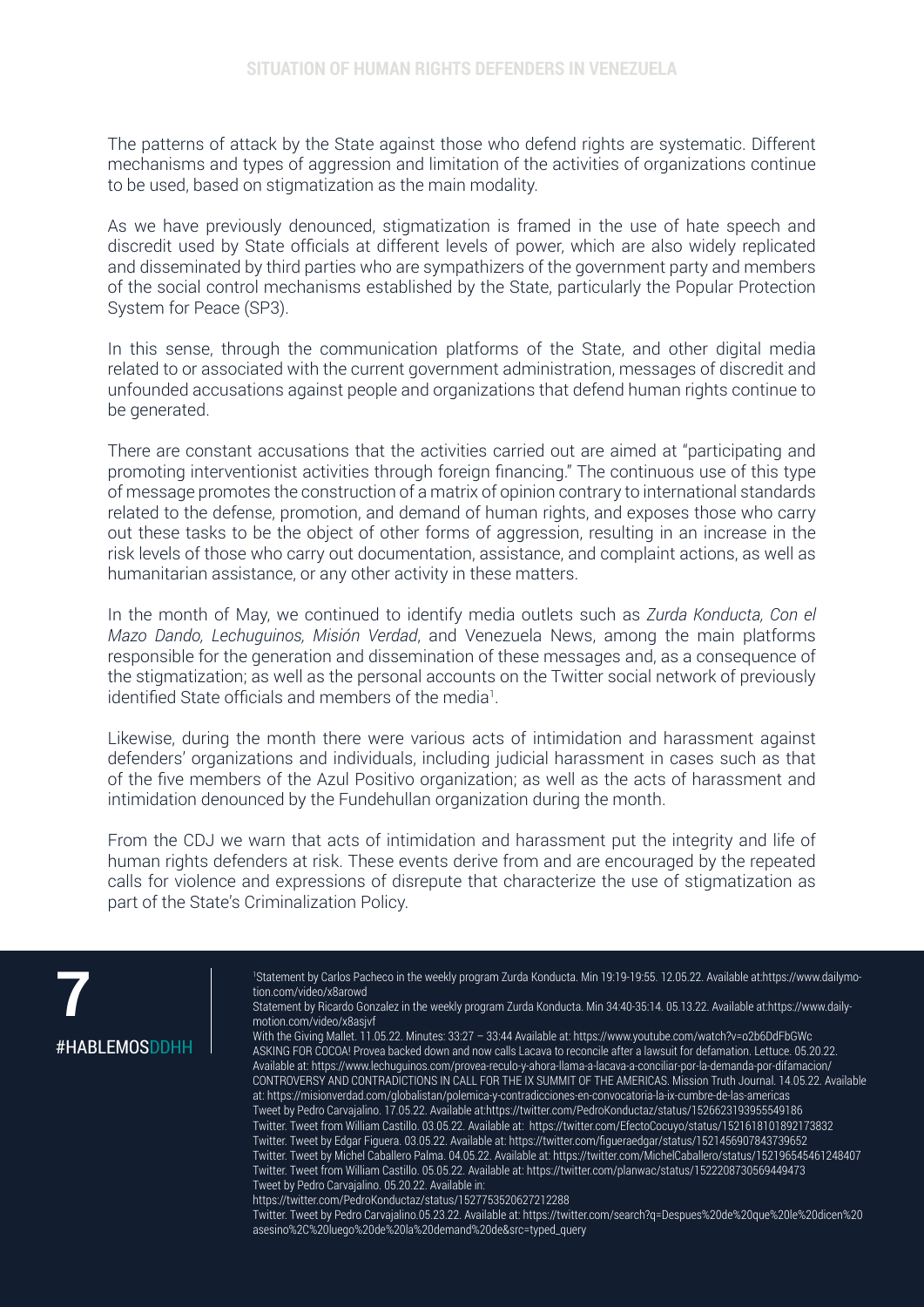On the other hand, an increase in threats against human rights organizations was observed in May. In this sense, he highlighted the criminal complaint filed by the Governor of the state of Carabobo, against the defenders Marino Alvarado and Alfredo Infante S.J., for an alleged continued aggravated defamation<sup>2</sup>. This occurs as a form of retaliation for the work of the *Programa Venezolano de Educación Acción en Derechos Humanos PROVEA, and the Centro Gumilla* after the presentation of a report on the situation of extrajudicial executions in Venezuela<sup>3</sup>, determining Carabobo as the state in which this violation was documented the most.

This is added, to the circulation of a new draft Law on International Cooperation, prepared by the Foreign Policy Commission of the National Assembly elected in 2020. The draft reflects provisions that restrict, limit, and criminalize the defense of human rights and humanitarian assistance. From the CDJ we warn that a law of this nature, due to its arbitrariness and discretion, would seriously affect the work and operations of human rights organizations and civil society in general in Venezuela, since it criminalizes activities related to international cooperation that are part of the actions of organizations, and thus have been recognized as legitimate by international law, and even as a right of defenders that States must guarantee.

We reiterate our concerns about the situation faced by those who defend, promote and demand rights in the country. The State, far from guaranteeing favorable and safe environments for the defense of human rights, has advanced in the consolidation of a Criminalization Policy and the deepening of the thesis of the internal enemy. This, moreover, is part of the efforts made by the State to close the civic and democratic space.

It is the obligation of the State to seek the protection and promote the work of those who defend, demand, and promote human rights, therefore, any action or omission contrary to this constitutes a breach of its international commitments assumed within the framework of International Human Rights Law.

## INTERNATIONAL COOPERATION LAW PROJECT A NEW THREAT FOR THE PROMOTION, DEMAND AND DEFENSE OF HUMAN RIGHTS

At the beginning of the month, a new draft Law on International Cooperation was circulated, this occurs after repeated threats by State officials regarding the "need" approval of a regulatory instrument of this nature.



2 Provea - Rafael Lacava sues Marino Alvarado and Alfredo Infante, human rights defenders, for alleged defamation. 16.05.22. Available at: https://provea.org/actualidad/derechos-civiles-y-politicos/derecho-a-la-vida/rafael-lacava-demanda-por-supuesta-defamacion-contra-marino-alvarado-y-alfredo-child-human-rights-defenders/

3 Lupa por la Vida: 1,414 alleged extrajudicial executions at the hands of police and military in Venezuela during 2021. 03.14.2022. Available at: https://provea.org/publicaciones/investigaciones/1-414-presuntas-ejecuciones-extrajudiciales-a-manos-de-policias-y-militares-en-venezuela-dur-2021/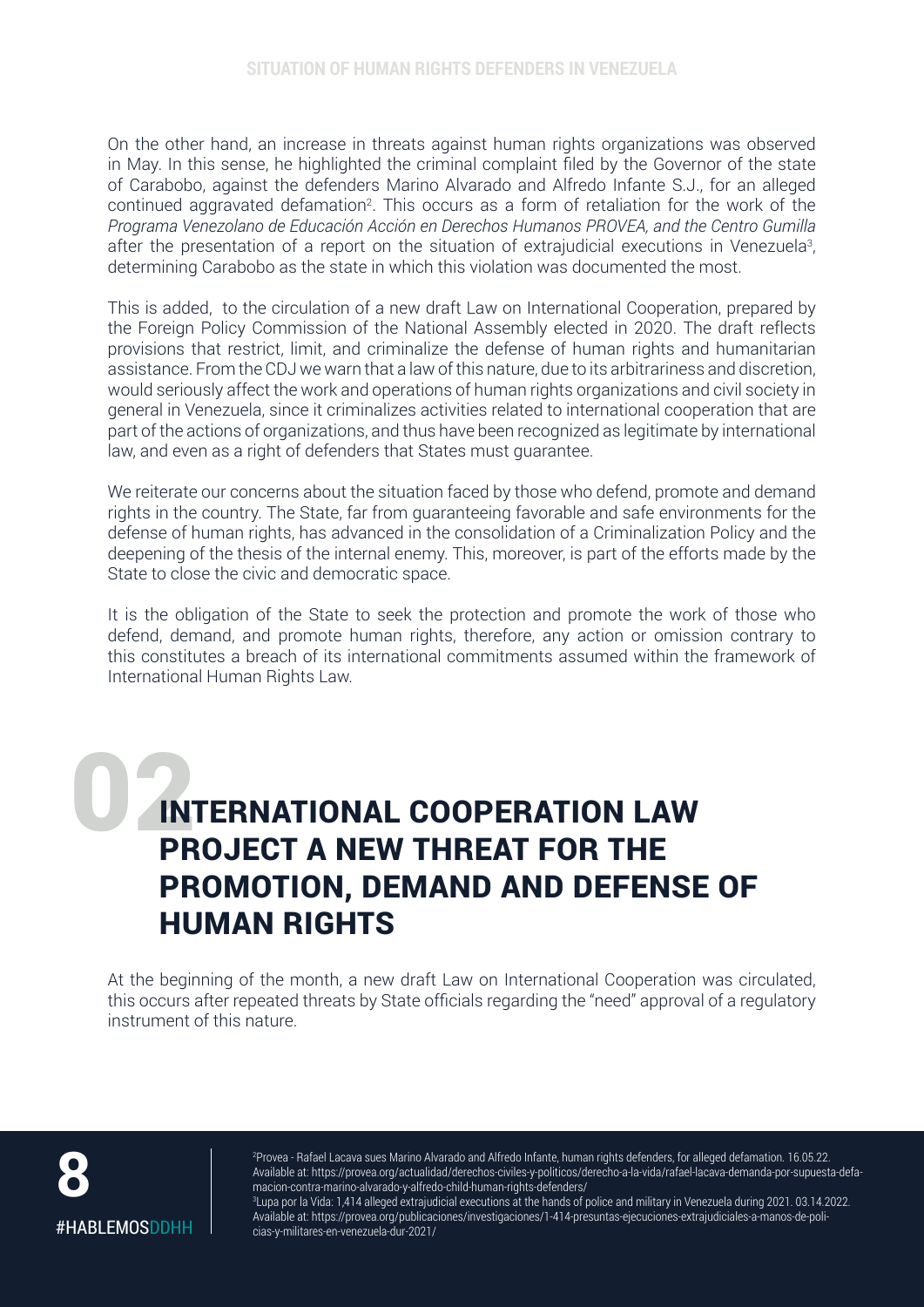It is imperative to recall that in the year 2005 a first project was introduced that was approved in the first discussion in the year 2006, which was then taken up again on two other occasions in the years 2010 and 2015 without its promulgation being finalized, but which has been a constant threat to organizations and that has gone hand in hand with the closure of civic and democratic space and specifically as part of the adaptation of the internal legal system contrary to the defense, demand, and promotion of human rights.

Likewise, between 2019 and 2021, the *Centro para los Defensores y la Justicia* registered at least 15 public threats, regarding the approval of a law aimed at regulating cooperation, under justifications such as "approving a law to sanction NGOs that conspire"<sup>4</sup> ; the need to impose "the maximum sanctions on those who use financing to conspire"<sup>5</sup> , indicating that it is "a pending task"6 and that those who carry out activities that can be considered destabilizing, interventionist or interfering<sup>7</sup>, "are enemies of the country and as such they must be dealt with"<sup>8</sup>, demonstrating a clear intention that an instrument of this type is clearly oriented towards the criminalization of international cooperation.

In this context, at the beginning of 2021 with the installation of the 2020 National Assembly, the representative of the National Executive Nicolás Maduro, in the Council of Ministers, determined that an International Cooperation Law should be incorporated into the legislative plan for that year, in addition, he delegated the follow-up to the then Foreign Minister Jorge Arreaza<sup>9</sup>. Subsequently, in April 2021, the Foreign Policy Commission of the National Assembly announced that it had made progress in preparing a bill, which would later be presented to the plenary session of the National Assembly<sup>10</sup>. Although, beyond the announcements, no concrete progress was made in this regard, between April and May of that year, Administrative Ruling No. ONCDOFT-001-2021 was enacted, modified by No. ONCDOFT-002-2021<sup>11</sup>, an unconstitutional instrument that seeks to regulate human rights through the arbitrary limitation and imposition of new controls on the activities of organizations within the framework of international cooperation.

For the year 2022, the State advances in new actions in the matter, and that is part of the criminalization of international cooperation, where since 2002 different obstacles and limitations have been established by means of fact and law, not only through threats and televised calls for the promulgation of an instrument of this type, but also through the execution of raids, arbitrary arrests, and the creation of legal and sub-legal regulations for the monitoring and control of activities of the organizations oriented to international cooperation, activities that according to the State may be related to interfering or destabilizing purposes $12$ .

**9** #HABLEMOSDDHH 4 Con el Mazo Dando | 14/08/2019 https://www.youtube.com/watch?v=J6aDSevNgaA (Minuto 2:12:36 a 2:17:32).

Con el Mazo Dando: Cabello: Aprobaremos ley para sancionar severamente a las ONG que reciban dinero para conspirer https:// www.conelmazodando.com.ve/cabello-aprobaremos-ley-para-sancionar-severamente-a-las-ong-que-reciban-dinero-para-conspirar 5 Con el Mazo Dando, programa 289. Cartelera informativa. Minuto 59:00:00 al 1:01:10. Disponible en: https://www.youtube.com/ watch?v=0bOU\_oXX73M

6 Con el mazo dando. 04.11.20. Minutos 1:28:22 – 1:30:21 Disponible en: https://www.youtube.com/watch?v=AasZ4SNi4Y4 7 La Hojilla. 13.02.21. Minutos. 1:10:42-1:14:00. Disponible en:

https://www.youtube.com/watch?v=7Y6F4YQhExY&ab\_channel=VTVNoticias

8 Con el mazo dando. 18.11.20. Minutos 1:14:29 – 1:18:46. Disponible en: https://www.youtube.com/watch?v=hw86eqoJ0kY 9 Consejo de Ministros. 02.03.21. Minutos 15:59 – 16:11 Disponible en:https://www.youtube.com/watch?v=W44ijVZlHzENota en el portal web de Con el mazo dando: https://mazo4f.com/an-aprobo-el-plan-legislativo-nacional-para-el-202

10http://www.asambleanacional.gob.ve/noticias/presentaran-proyecto-de-ley-de-cooperacion-internacional

11Gaceta Oficial Nro. 42.118 del 3 de mayo de 2021. Disponible en: http://spgoin.imprentanacional.gob.ve/cgi-win/be\_alex.cgi?Documento=T028700035845/0&amp:Nombrebd=spgoin&amp:CodAsocDoc=2526&amp:TipoDoc=GCTOF&amp:t05=png&amp:TSalida=I&Sesion=164964439&T05=PDF&T04=0

<sup>12</sup>See: Centro para los Defensores y la Justicia. Situación de las personas defensoras de derechos humanos en Venezuela - 2020. Disponible en: https://www.centrdefensores.org.ve/oc/wpcontent/uploads/2021/01/INFORMECDJ-2020-1.pdf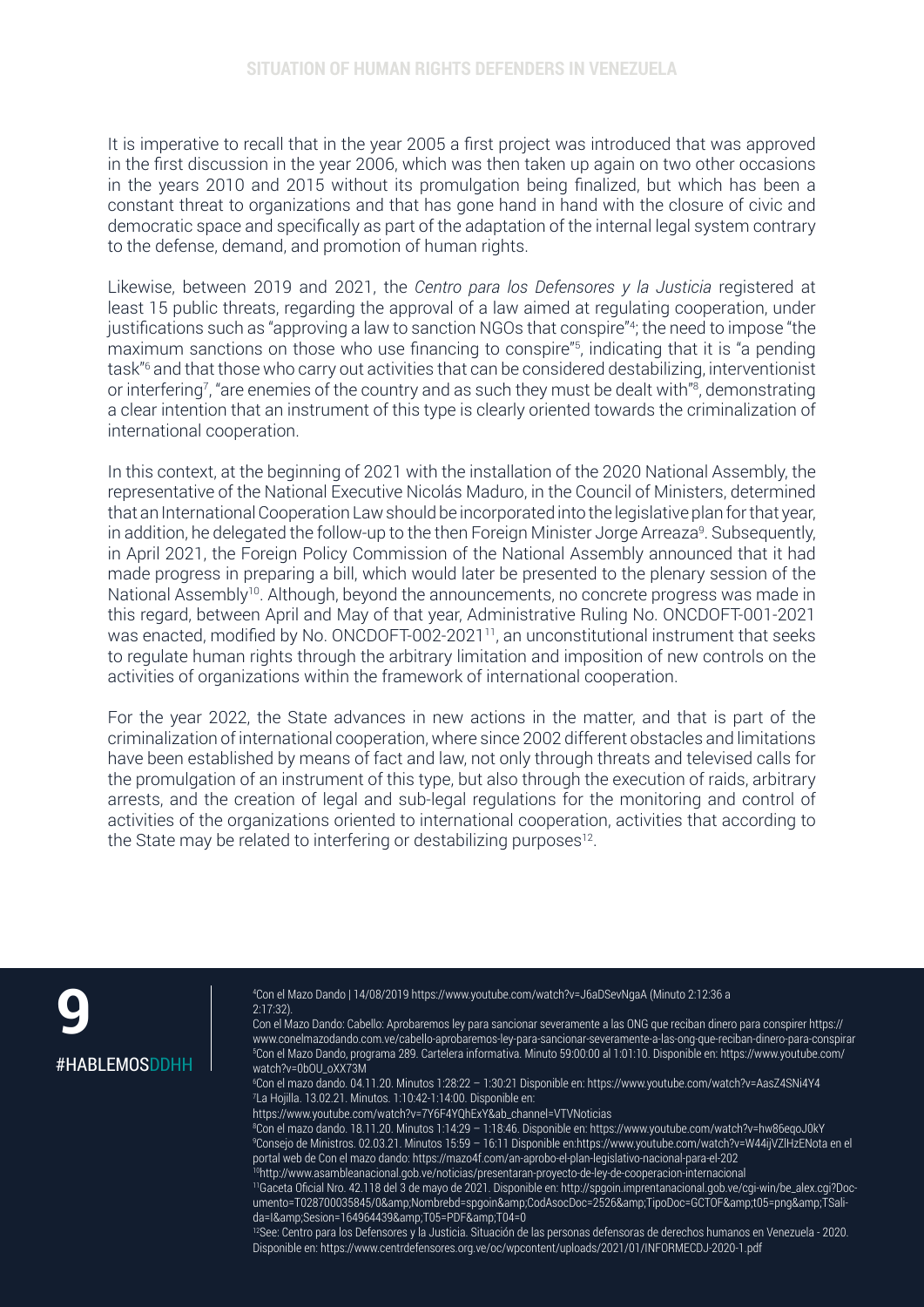In this sense, the Bill released this year does not arise as an isolated action, but rather as part of the deepening of the Criminalization Policy and the use of the thesis of the internal enemy to control and affect defenders' organizations and individuals.

The instrument collects and reflects the official narrative against the defense of human rights while basing its existence on justifications for the preservation of sovereignty, self-determination, and protection of the security of the nation, thus strengthening the logic of the internal enemy. applied to civil society organizations. In addition, this law is intended to exercise excessive control of the activities of organizations and associations in Venezuela, not only by trying to regulate international cooperation from the financial field but also from the technical field, and human resources, among others, thus compromising the operation and legality of organizations.

When analyzing the text, a manifestly restrictive normative proposal is observed. Starting from the statement of reasons, where the main arguments that guide the meaning and scope of the norm are exposed, it is observed that even when it is mentioned to be protected by constitutional precepts and international standards, it is really associated with the articles of the constitution that allude to principles of protection of sovereignty, national self-determination, non-interference and refers to States and actors related to these as subjects contrary to these principles and consequently qualified as internal and external enemies.

It is intended to condition the operation of organizations within the framework of legality with the subjection of organizations to a new registration system to be created by the Regulation of this law, in addition to subjecting cooperation to a series of new requirements, including the creation of an administration fund whose organization and operation will be regulated by the State. In the same way, it seeks to regulate and control the forms of cooperation by social actors.

In addition to the ambiguous and discretionary aspects present in the proposal, article 26 of the project is of particular concern, which provides sanctions such as the *"prohibition, suspension, restriction or elimination"* of those organizations *"directly or indirectly, promote or participate with other associations, organizations, governments or international organizations, in the application of unilateral coercive measures against the Republic, especially when said measures threaten or affect the comprehensive development of the nation"13*. What is established in this article, and the project itself is framed within a systematic policy of criminalization, characterized, among other elements, by the repeated unfounded accusations against the organizations of participating in interventionist activities and the imposition and support of sanctions; which could lead to a discretionary application and as a clear form of punishment or retaliation against human rights organizations and those dedicated to humanitarian assistance whose activities are contrary to the interests of the State.

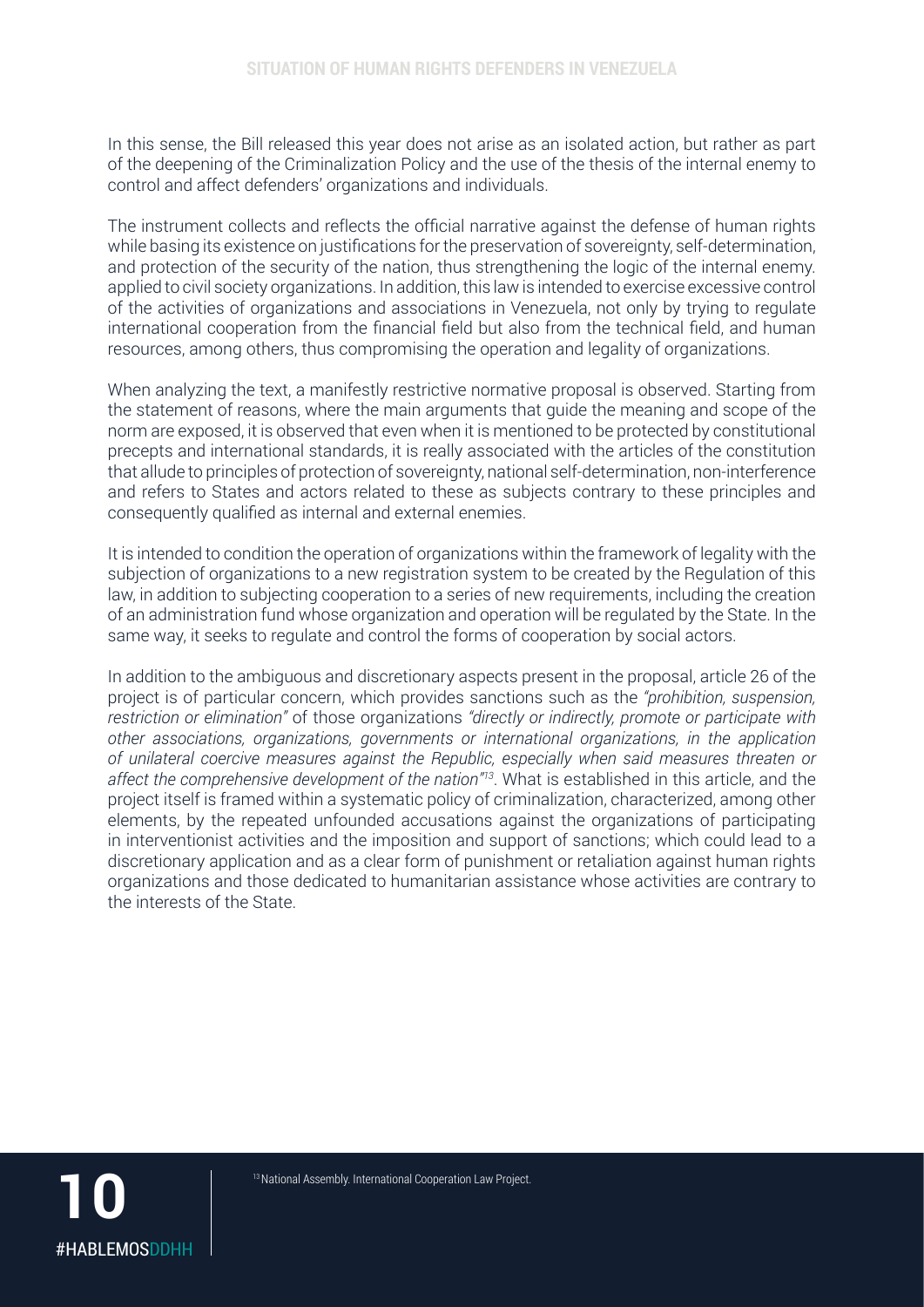On the other hand, elements contemplated in the articles such as the duty of information, as well as the excessive powers that may be given to state instances in the matter that in a context such as the one described could generate serious consequences for the legitimate exercise of the activities of society civilian in Venezuela, who are exposed to being a victim of greater damages to the rights to association, assembly, expression, and defense of human rights, among others; even in itself to the right to cooperation which is internationally recognized and regulated in order to guarantee the development, evolution, and protection of human rights.

In the terms in which this proposal is presented, we must say that the instrument, far from adhering to international standards, goes against aid and seeks to further affect the work of the civil society in an environment of decreased civic space. Not being an isolated event, but added to a State Policy of repression, criminalization, and social control.

The regulations to the cooperation in no case can mean excessive controls or greater regulations to the development of activities of the civil society. There are already mechanisms in Venezuela to register organizations and guarantee their legality, so the imposition of these new controls is unnecessary and they are just one more obstacle that civil society faces in order to carry out its activities.

Finally, it is important to highlight that the approval of this law in the terms proposed would go against cooperation and against aid in the face of human rights violations, directly affecting the victims.

The attacks and reprisals against the organizations have a direct impact and also result in the violation of the rights of the assisted victims or beneficiaries of their activities, as they are left in a situation of greater vulnerability in the face of the actions and omissions of State obligations and face new obstacles to see their rights guaranteed or redressed. It is the human rights organizations that have remained at the forefront, ensuring the due respect, protection, and guarantee of rights and responding to the failure of the State to comply with its obligations and their activities should not be criminalized.

We reiterate that these facts are contrary to the international obligations that the Venezuelan State has to respect, guarantee and protect freedom of association, the right to defend human rights, and safeguarding the rights of victims, among other essential principles for the protection of rights and the functioning of a democratic order.

Arbitrarily and discretionally limiting or hindering the work of civil society transgresses democratic principles and fails to comply with international obligations acquired by the State, for which an instrument such as the one proposed should not be approved.

The CDJ warns that organizations and individuals have the right to seek, receive and use resources, not only financial but technical and of all kinds for the effective promotion and protection of human rights. As we have mentioned, international cooperation is a right and, consequently, it is the duty of States to guarantee it. In a context such as the Venezuelan one, where a human rights crisis persists and the complex humanitarian emergency continues. it is essential to guarantee the different ways and possibilities of aid, including financial and technical cooperation.

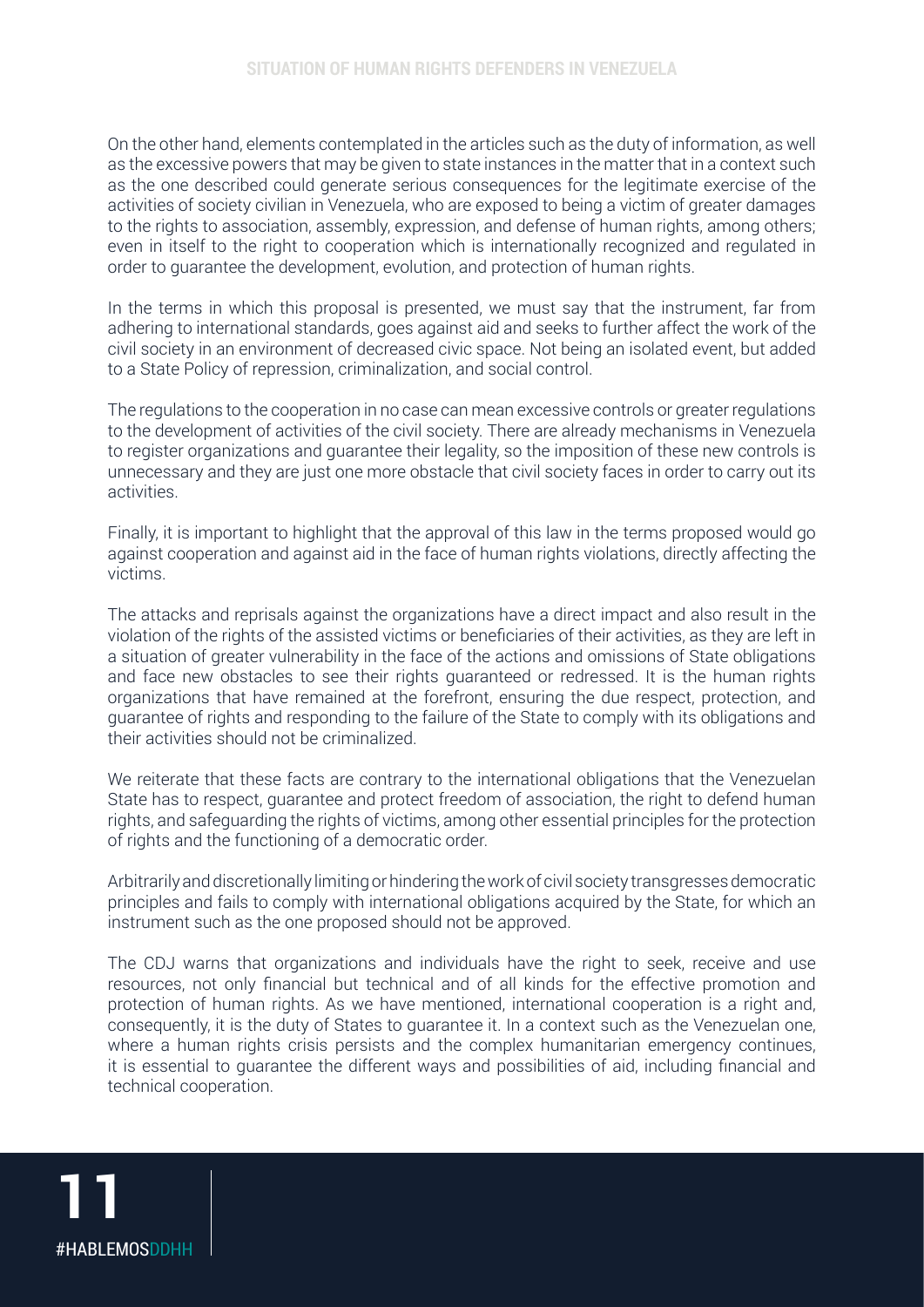## INTERNATIONAL RESPONSE TO THE CRIMINALIZATION OF THE DEFENSE OF HUMAN RIGHTS IN VENEZUELA

Facing the advances in the Criminalization Policy against the defense and exigency of human rights in Venezuela, multiple international organizations and organisms dedicated to the protection of human rights, continue making statements in rejection to the aggressions perpetrated and demanding for the State to fulfill their duty of promoting and protecting the work of human rights defenders.

Inside the activities made by international organizations during the month of May, we could remark the following:

On May 17, the director for the Americas of Amnesty International, Erika Guevara, published a message rejecting the criminal lawsuit filed against human rights defenders Marino Alvarado and Alfredo Infante S.J., expressing *"total condemnation of the persecution and attempted criminalization"14.*

Along the same lines, on May 23, Amnesty International launched a Global Urgent Action calling for an end to the attacks against Venezuelan human rights defenders Marino Alvarado and Alfredo Infante S.J. The text states that *"human rights defenders must be protected, not attacked, especially when they bravely face threats to their integrity, work, and life for exposing serious human rights violations and demanding the highest standards of justice for victims"15*. Likewise, among other things, the withdrawal of the lawsuit was requested.

On the other hand, international organizations joined the concerns of Venezuelan civil society in relation to the proposed law on international cooperation and how *"this project violates the standards of international cooperation and the rights of civil society to exercise the freedoms of association, peaceful assembly, expression, the right to defend human rights and the initiative to provide humanitarian assistance"*. These include Amnesty International, Center for Civil and Political Rights (CCPR), Center for Justice and International Law (CEJIL), FIDH, Freedom House, Human Rights Foundation, Human Rights Watch, International Service for Human Rights (ISHR), Washington Office for Latin American Affairs (WOLA), World Organization Against Torture (OMCT), among others $16$ .



14https://twitter.com/ErikaGuevaraR/status/1526558890745335811

<sup>15</sup>International Amnesty. Venezuela: Venezuelan defenders face criminalization May 23, 2022Index Number: AMR 53/5642/2022 https://www.amnesty.org/es/documents/amr53/5642/2022/es/

<sup>16</sup>MAY 18, 2022 | JOINT STATEMENT Civil society organizations reject the anti-solidarity bill that closes international cooperation in Venezuela. https://www.wola.org/es/2022/05/organizaciones-civil-society-rechazan-lay-cooperacion-internacional/